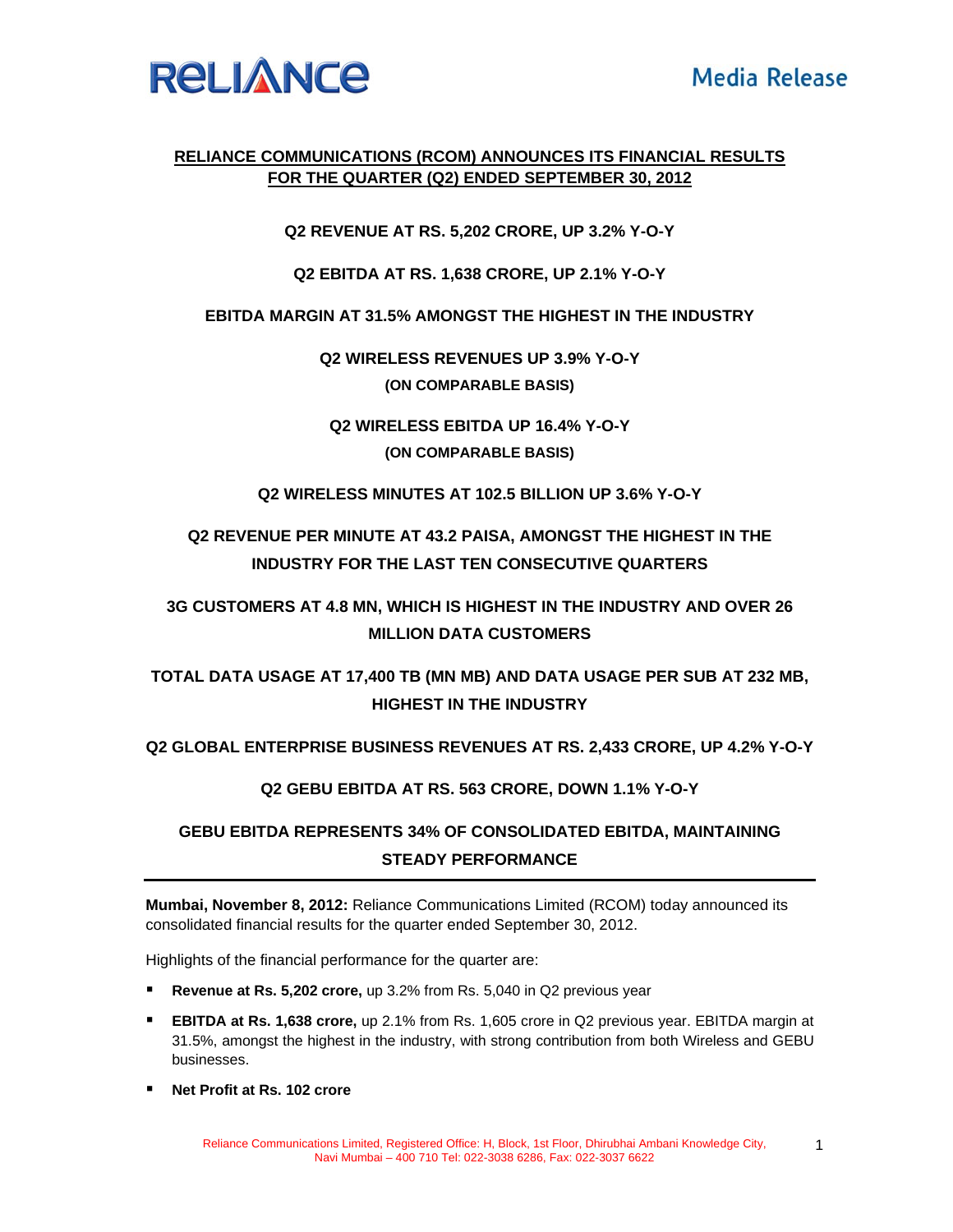

#### **KEY HIGHLIGHTS:**

- **1. Consolidated Revenue & EBITDA:** RCOM Q2 total revenues at Rs. 5,202 crore, up 3.2% from Rs. 5,040 crore in Q2 previous year. Q2 EBIDTA at Rs. 1,638 crore, with EBITDA margin of 31.5% amongst the highest in the industry.
- **2. Wireless Revenue & EBITDA:** Q2 wireless revenue up 3.9% y-o-y on comparable basis. Q2 wireless EBITDA up 16.4% y-o-y on comparable basis.
- **3. RPM**: RPM stood at healthy 43.2 paisa. We have successfully achieved RPM stability for the last 10 consecutive quarters amidst increasing competition and over supply of minutes in market place.
- **4. Global Enterprise (GEBU) Revenue & EBITDA**: Q2 Revenues at Rs. 2,433 crore, up by 4.2% from Rs. 2,335 crore in Q2 previous year. Q2 EBIDTA at Rs. 563 crore, down by 1.1% from Rs. 569 crore in Q2 previous year. Q2 EBITDA margin stands at 23.2%.
- **5.** RCOM continues to be free cash flow positive. RCOM generated operational cash flow (EBITDA) of Rs. 1,638 crore in Q2. This is the second full year of positive free cash flow (FCF) for the company and this trend shall continue in succeeding years.
- **6. Rise in prepaid tariff:** During the quarter, RCOM raised pre-paid tariffs by 25% across GSM and CDMA platforms. This decision is in line with our aim of maintaining a healthy RPM and improving average margin per user. We expect the full revenue impact of the tariff hike to reflect by next financial year.
- **7. RCOM exclusive partnership with WhatsApp in India:** RCOM has launched first of its kind prepaid plan 'WhatsApp Plan' for all Reliance GSM subscribers who can now enjoy unlimited usage of WhatsApp and Facebook across the country at a nominal fee of Rs. 16 per month only without paying any extra data consumption charges.
- **8. RCOM launches "All Share Postpaid Plan":** Recently, RCOM launched an unique post paid plan 'All Share Postpaid Plan' for all (GSM & CDMA) postpaid customers in the country. This plan is aimed to acquire high-value customers in the country and plans to target Corporate and SME customer segments along with HNI households. This unique postpaid plan offers upto 10 customers owning multiple devices within the family or group to enjoy free sharing of Voice, Data and SMS on a single bill.
- **9. RCOM launched Reliance Business Services** its existing enterprise services in India through the latest **Reliance Business Services – 'Makes It Easy'** campaign. Reliance Business Services offers a full suite of managed services across all product lines for Data, Voice and IDC services. It also continues to bring in leading edge services like Application Aware Networking, Managed security services and Cloud based services like Managed Storage Software as a Service for their existing customers. This comprehensive suite enables Reliance Business Services to be a valuable partner to all segments of enterprise business – small, medium and large.
- **10. Reliance Globalcom announced upgrade of its European Network using coherent 100G technology:** The upgraded network enables Reliance Globalcom to support the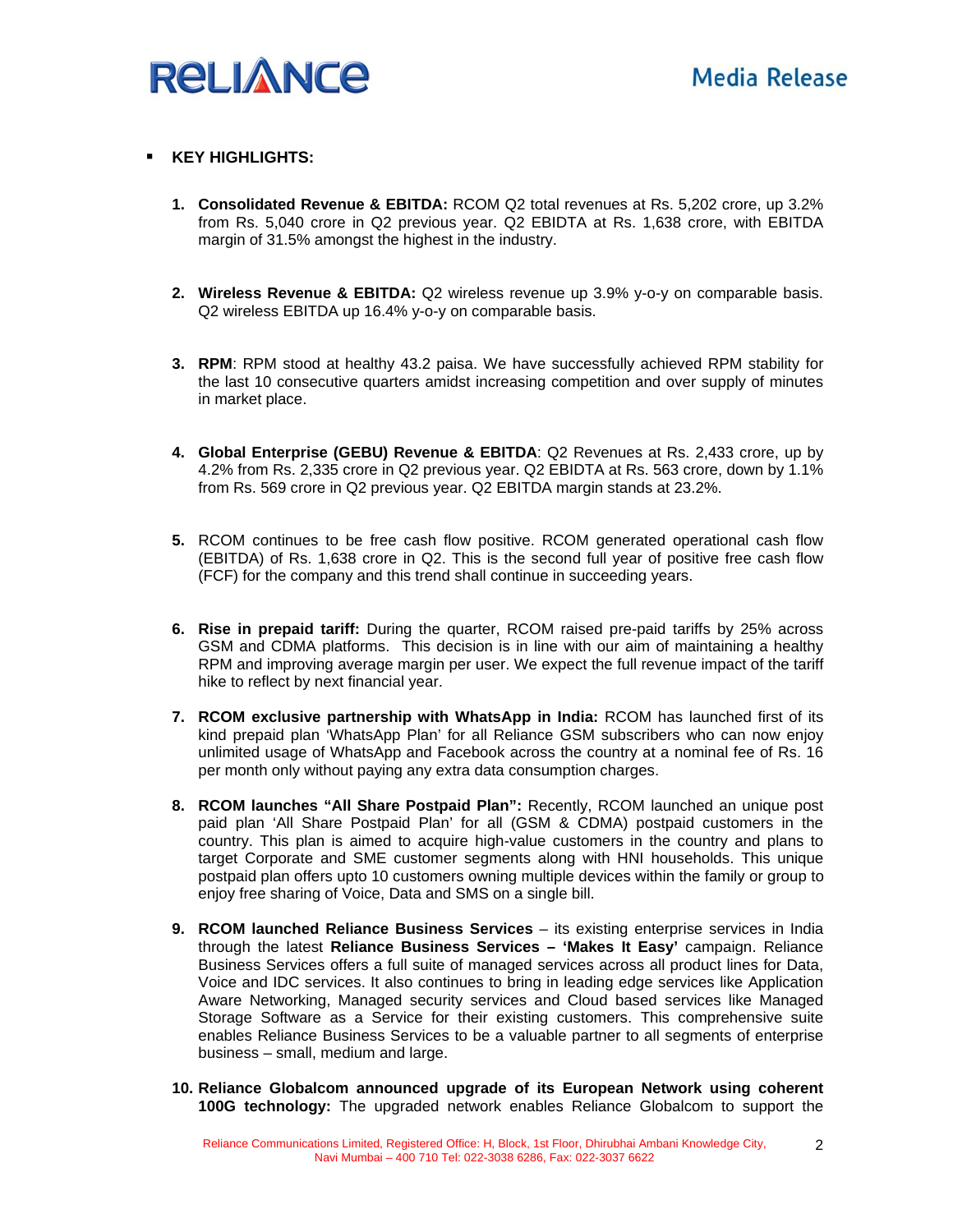

surge in high-bandwidth intensive applications that encompass cloud computing, video conferencing, business continuity/disaster recovery, data center connectivity, and storage area networking, in addition to ever increasing Internet traffic. It also enables Reliance Globalcom to offer more flexibility and improved performance to its customers. The new 100G technology enables Reliance Globalcom to send up to 2.5 times more data over its existing fiber network with 40G technology, reducing the overall cost per Terabit on its network.

**11. Reliance Globalcom announced availability of 10G LAN services across its network globally**, a dedicated Ethernet point-to-point service, as a standard service offering across all the major destinations on its global network. The recent upgrades across various segments of its global network have enabled Reliance Globalcom to provide more cost effective 10 Gig Ethernet based solutions with improved manageability. These services are now available across 19 global cities on Reliance Globalcom system that will enable its wholesale customers to interconnect their Internet routers with less expensive 10G Ethernet interface, thereby reducing the costs on Internet services.

#### **12. Recent Rewards & Recognition:**

- **September 2012:** RCOM won UBM's (a leading global business media company) Annual EDGE Award 2012 third time in a row. RCOM's Open Source initiative was recognized under "Best Project" category.
- **August 2012:** RCOM has been conferred the Best Quality of Service Award for the second time in a row at the prestigious Economic Times Telecom Awards 2012.
- **August 2012:** RCOM won the Gold award in the Best Media Innovation Digital Social Media category in the annual Media EMVIES Awards 2012.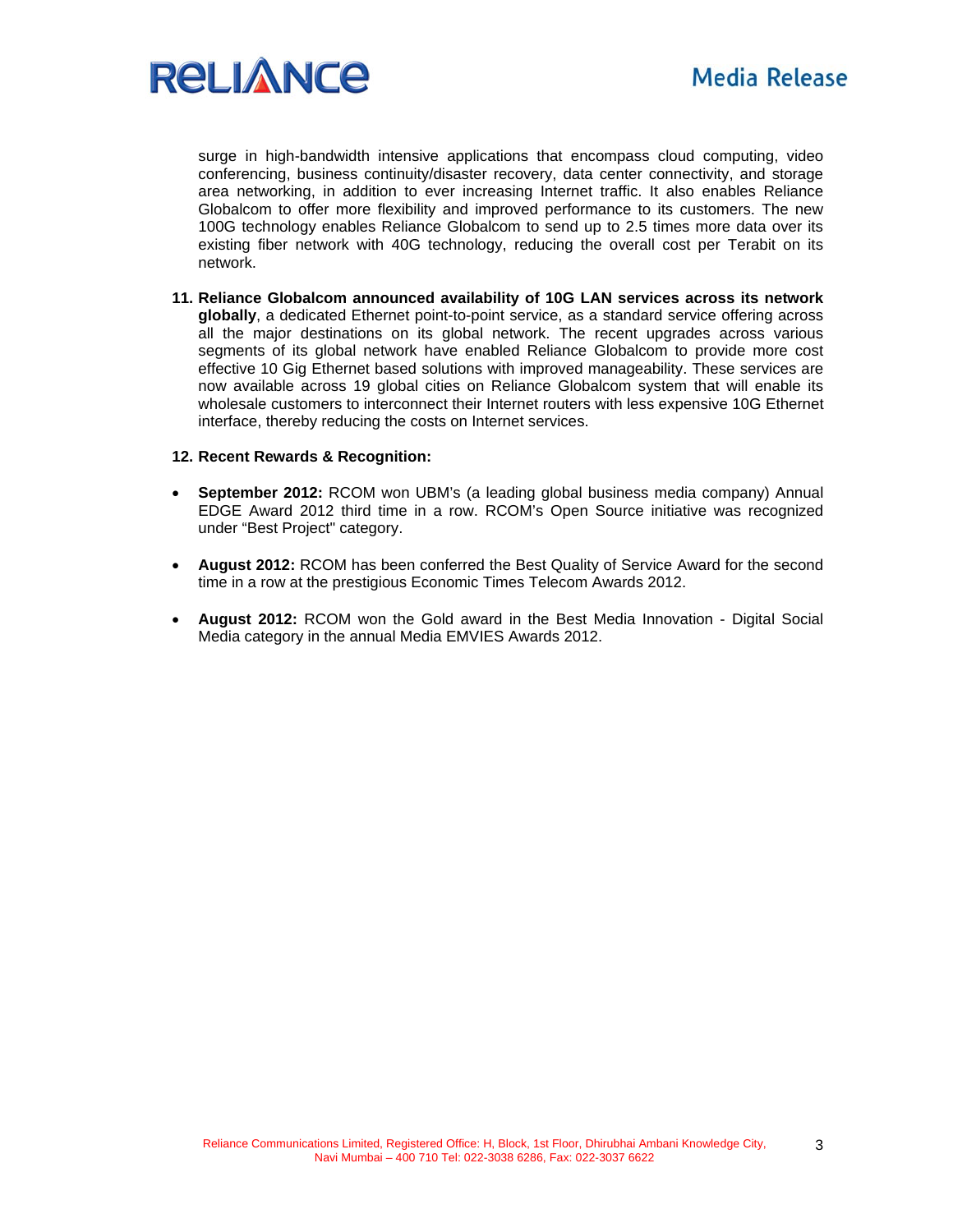

#### **About Reliance Communications**

Reliance Communications Limited founded by the late Shri Dhirubhai H Ambani (1932-2002) is the flagship company of the Reliance Group. The Reliance Group currently has a net worth in excess of Rs. 90,000 crore (US\$ 17.7 billion), cash flows of Rs. 8,000 crore (US\$ 1.6 billion), net profit of Rs. 3,200 crore (US\$ 0.6 billion).

Reliance Communications is India's foremost and truly integrated telecommunications service provider. The Company, with a customer base of over 150 million including over 2.5 million individual overseas retail customers, ranks among the Top 6 Telecom companies in the world by number of customers in a single country. Reliance Communications corporate clientele includes over 35,000 Indian and multinational corporations including small and medium enterprises and over 800 global, regional and domestic carriers.

Reliance Communications has established a pan-India, next generation, integrated (wireless and wireline), convergent (voice, data and video) digital network that is capable of supporting best-of-class services spanning the entire communications value chain, covering over 24,000 towns and 600,000 villages. Reliance Communications owns and operates the world's largest next generation IP enabled connectivity infrastructure, comprising over 277,000 kilometers of fibre optic cable systems in India, USA, Europe, Middle East and the Asia Pacific region.

4